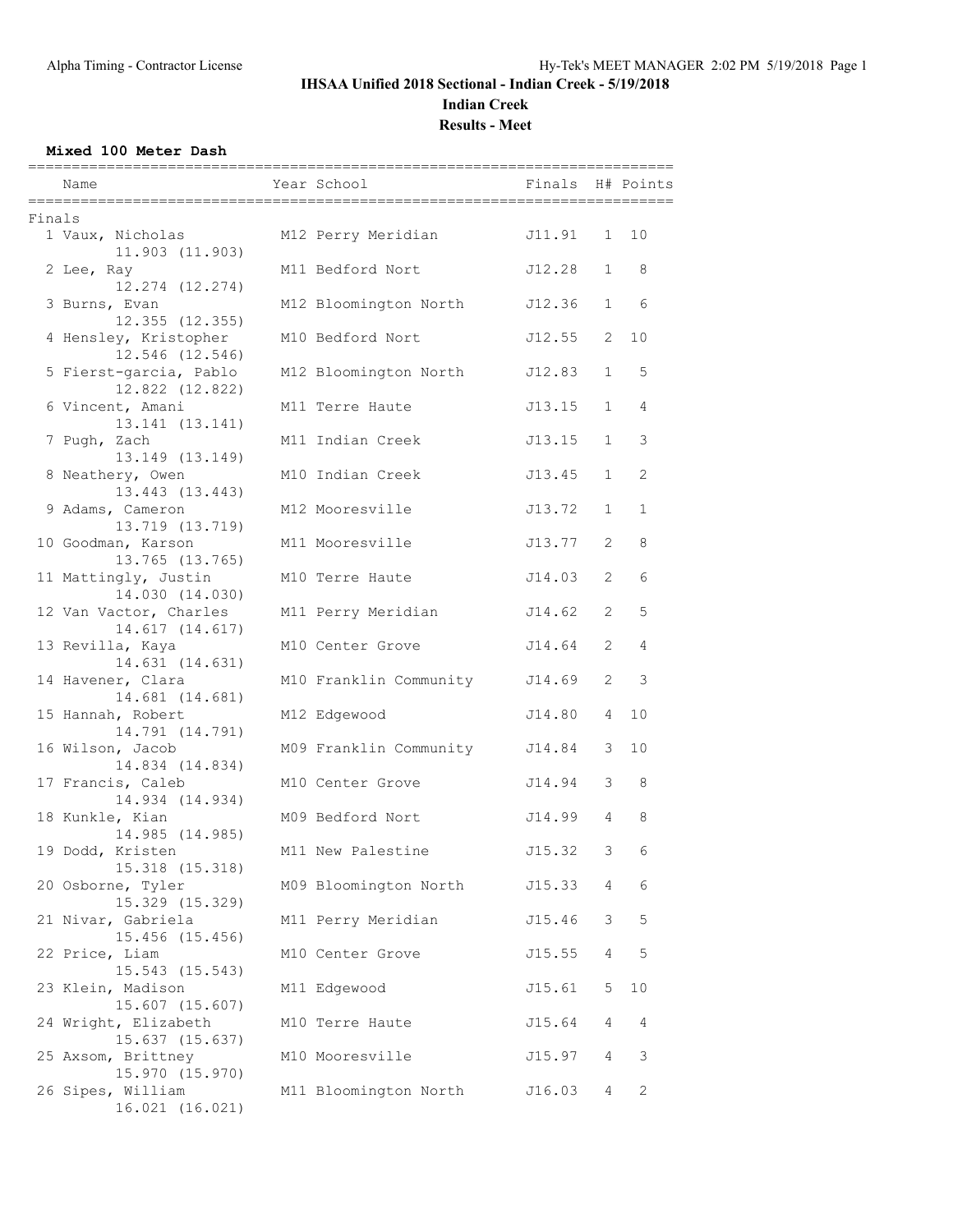#### **IHSAA Unified 2018 Sectional - Indian Creek - 5/19/2018 Indian Creek**

**Results - Meet**

| Mixed 100 Meter Dash                                            |                        |          |                |                |
|-----------------------------------------------------------------|------------------------|----------|----------------|----------------|
| 27 Hunter, Grace<br>16.134 (16.134)                             | M11 Indian Creek       | J16.14 3 |                | 4              |
| 28 Crowder, Heather<br>16.147 (16.147)                          | M12 Franklin Community | J16.15   | $\overline{4}$ | $\mathbf{1}$   |
| 29 Agan, Grace<br>16.899 (16.899)                               | M09 Plainfield         | J16.90   | 3              | 3              |
| 30 Wallace, Elijah<br>17.097 (17.097)                           | M09 Terre Haute        | J17.10   | 5              | 8              |
| 31 Miller, Whitney<br>17.099 (17.099)                           | M09 New Palestine      | J17.10   | 3              | 2              |
| 32 Finley, Andrew<br>17.582 (17.582)                            | M10 Franklin Community | J17.59   | 5              | 6              |
| 33 Dunn, Amelia<br>18.067 (18.067)                              | M10 New Palestine      | J18.07   | 5              | 5              |
| 34 Lane, Jesse<br>18.395 (18.395)                               | M12 Bedford Nort       | J18.40   | 5              | $\overline{4}$ |
| 35 Nichols, Betsy<br>19.206 (19.206)                            | M11 Plainfield         | J19.21   | 2              | 2              |
| 36 Wilson, Riley<br>20.047 (20.047)                             | M09 Terre Haute        | J20.05   | 5              | 3              |
| 37 Kerilla, Gavin<br>20.314 (20.314)                            | M11 Edgewood           | J20.32   | 6              | 10             |
| 38 Stewart, Simon<br>21.239 (21.239)                            | M10 Edgewood           | J21.24   | 5              | 2              |
| 39 Hendrix, Hannah<br>21.836 (21.836)                           | M11 Perry Meridian     | J21.84   | 6              | 8              |
| 40 DeHart, Lily<br>23.223 (23.223)                              | M11 Indian Creek       | J23.23   | 6              | 6              |
| 41 Black, Lauren<br>24.082 (24.082)                             | M12 New Palestine      | J24.09   | 5              | $\mathbf 1$    |
| 42 Cavanaugh, Sean<br>31.534 (31.534)                           | M12 Mooresville        | J31.54   | 6              | 5              |
| 43 Haywood, Brea<br>32.525 (32.525)                             | M12 Plainfield         | J32.53   | 6              | 4              |
| 44 Peters, Nick                                                 | M12 Terre Haute        | J32.92   | 6              | 3              |
| 32.919 (32.919)<br>45 Weber, Alyssia<br>$1:27.420$ $(1:27.420)$ | M12 Plainfield         | J1:27.42 | 6              | 2              |
|                                                                 |                        |          |                |                |

#### **Mixed 400 Meter Dash**

| Name                                           | Year School           | Finals H# Points |              |
|------------------------------------------------|-----------------------|------------------|--------------|
| 1 Hunt, Brandon<br>57.730 (57.730)             | M12 Bloomington North | J57.73           | $1 \quad 10$ |
| 2 Fields, Tyron<br>59.262 (59.262)             | M11 Bedford Nort      | J59.27           | 8            |
| 3 Ensmenger, Tucker<br>$1:00.771$ $(1:00.771)$ | M10 Bloomington North | J1:00.78         | 6            |
| 4 Dillion, Douglas<br>$1:00.804$ $(1:00.804)$  | M11 Terre Haute       | J1:00.81         | 5            |
| 5 Heckman, Austin<br>1:00.825(1:00.825)        | M11 Edgewood          | J1:00.83         | 4            |
| 6 Reid, Dane<br>$1:01.722$ $(1:01.722)$        | M11 New Palestine     | J1:01.73         | 3            |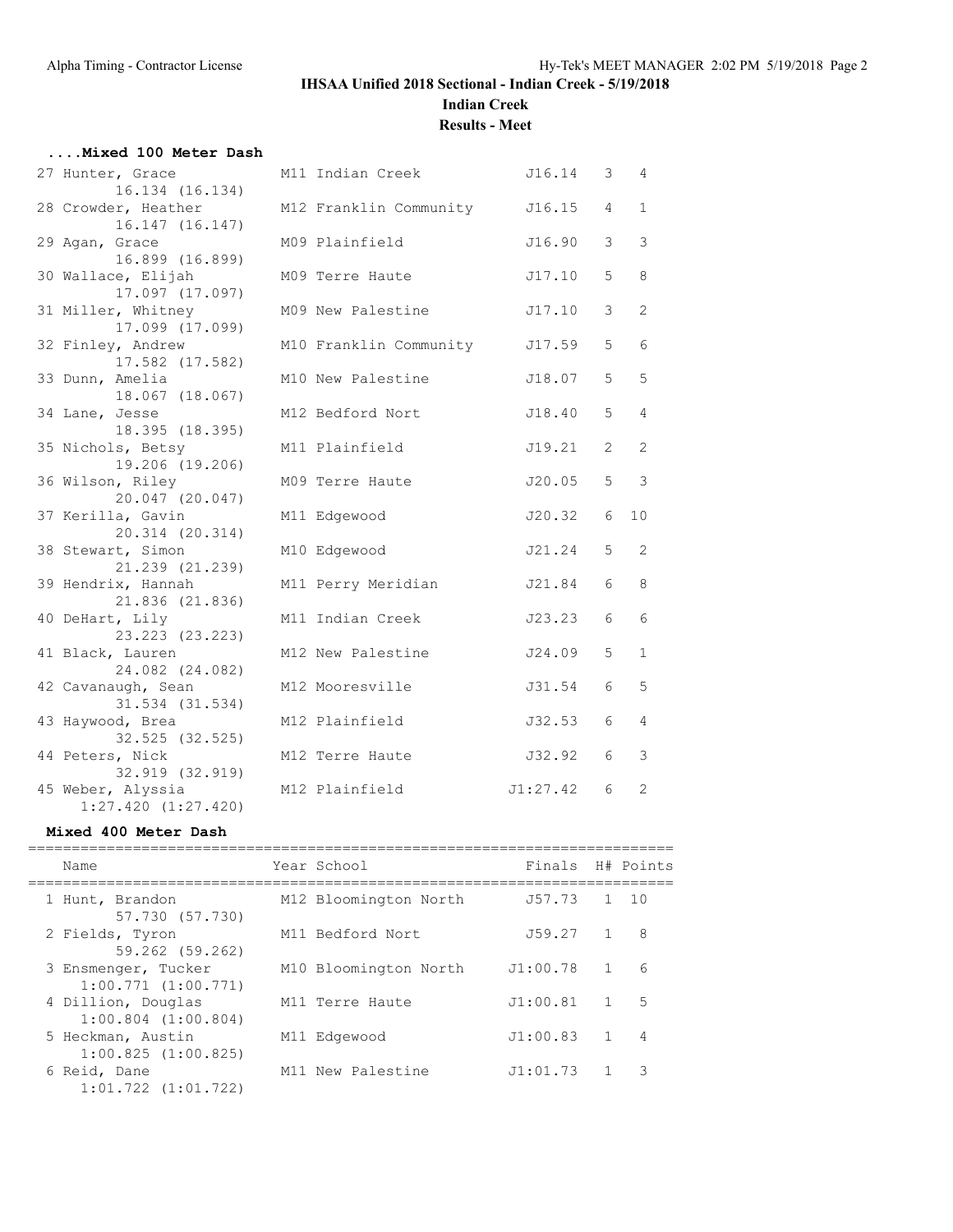**Indian Creek**

**Results - Meet**

# **....Mixed 400 Meter Dash**

| mixed 400 meter Dasn                                           |                        |          |                       |                |
|----------------------------------------------------------------|------------------------|----------|-----------------------|----------------|
| 7 Herb, Levi                                                   | M12 Terre Haute        | J1:03.03 | 1                     | 2              |
| $1:03.024$ $(1:03.024)$<br>8 Adkisson, Dominic                 | M11 Bedford Nort       | J1:04.18 | 2                     | 10             |
| $1:04.177$ $(1:04.177)$<br>9 Evans, Drake                      | M09 Edgewood           | J1:05.30 | 2                     | 8              |
| $1:05.294$ $(1:05.294)$<br>10 Ward, Devan                      | M09 Franklin Community | J1:05.46 | $\mathbf{2}^{\prime}$ | 6              |
| $1:05.458$ $(1:05.458)$<br>11 Love, Garrett                    | M11 Edgewood           | J1:06.23 | $\mathbf{2}^{\prime}$ | $\overline{4}$ |
| $1:06.223$ $(1:06.223)$<br>12 Storms, Peyton                   | M11 Bedford Nort       | J1:06.25 | $\overline{2}$        | 3              |
| $1:06.242$ $(1:06.242)$<br>13 Fitzpatrick, Tyler               | M10 Bedford Nort       | J1:06.63 | $\mathbf{2}^{\prime}$ | 2              |
| 1:06.630(1:06.630)<br>14 Pugh, Zach<br>$1:07.809$ $(1:07.809)$ | M11 Indian Creek       | J1:07.81 | 2                     | $\mathbf{1}$   |
| 15 Plantz, Andrew<br>$1:09.297$ $(1:09.297)$                   | M09 Bloomington North  | J1:09.30 | $\mathbf{1}$          | $\mathbf{1}$   |
| 16 Waters, Adam<br>$1:10.969$ $(1:10.969)$                     | M09 Terre Haute        | J1:10.97 | 3                     | 10             |
| 17 Francis, Caleb<br>$1:11.528$ $(1:11.528)$                   | M10 Center Grove       | J1:11.53 | 3                     | 6              |
| 18 Revilla, Kaya<br>$1:11.684$ $(1:11.684)$                    | M10 Center Grove       | J1:11.69 | 3                     | 5              |
| 19 Boardman, Alexandra<br>$1:12.820$ $(1:12.820)$              | M11 Franklin Community | J1:12.82 | 2                     | 5              |
| 20 Biggs, Avery<br>1:14.936(1:14.936)                          | M11 New Palestine      | J1:14.94 | 3                     | $\overline{4}$ |
| 21 Sittler, Gage<br>$1:16.334$ $(1:16.334)$                    | M09 Terre Haute        | J1:16.34 | 3                     | 3              |
| 22 Ward, Abbigayle<br>$1:16.448$ $(1:16.448)$                  | M10 Terre Haute        | J1:16.45 | 3                     | 2              |
| 23 Glidden, Eric<br>$1:17.598$ $(1:17.598)$                    | M12 Edgewood           | J1:17.60 | 3                     | $\mathbf{1}$   |
| 24 Hager, Madison<br>$1:23.044$ $(1:23.044)$                   | M09 Franklin Community | J1:23.05 | 4                     | 10             |
| 25 Bishop, Michael<br>$1:23.251$ $(1:23.251)$                  | M12 Center Grove       | J1:23.26 | 3                     | 8              |
| 26 Birge, Damon<br>$1:26.544$ $(1:26.544)$                     | M12 Perry Meridian     | J1:26.55 | 4                     | 8              |
| 27 Evans, Aronnel<br>$1:27.181$ $(1:27.181)$                   | M11 Terre Haute        | J1:27.19 | 4                     | 6              |
| 28 Brydges, Sheree<br>$1:27.204$ $(1:27.204)$                  | M11 Mooresville        | J1:27.21 | 5                     | 8              |
| 29 Hirlston, Ryan<br>$1:28.766$ $(1:28.766)$                   | M10 Perry Meridian     | J1:28.77 | 5                     | $\mathsf S$    |
| 30 Jones, Shayla<br>$1:32.376$ $(1:32.376)$                    | M10 Franklin Community | J1:32.38 | 4                     | 3              |
| 31 Whicker, Sophia<br>$1:32.620$ $(1:32.620)$                  | M10 Plainfield         | J1:32.62 | 5                     | 2              |
| 32 Memmer, Rachel<br>$1:34.007$ $(1:34.007)$                   | M10 Mooresville        | J1:34.01 | 4                     | 5              |
|                                                                |                        |          |                       |                |

33 Vearo, Britany M1 1:34.829 (1:34.829)

| $1:03.024$ $(1:03.024)$                                              |                                 |          |                |             |
|----------------------------------------------------------------------|---------------------------------|----------|----------------|-------------|
| 8 Adkisson, Dominic<br>1:04.177(1:04.177)                            | M11 Bedford Nort                | J1:04.18 | $\mathbf{2}$   | 10          |
| 9 Evans, Drake<br>$1:05.294$ $(1:05.294)$                            | M09 Edgewood                    | J1:05.30 | 2              | 8           |
| 10 Ward, Devan<br>$1:05.458$ $(1:05.458)$                            | M09 Franklin Community J1:05.46 |          | $\overline{2}$ | 6           |
| 11 Love, Garrett<br>$1:06.223$ $(1:06.223)$                          | M11 Edgewood                    | J1:06.23 | 2              | 4           |
| 12 Storms, Peyton<br>$1:06.242$ $(1:06.242)$                         | M11 Bedford Nort                | J1:06.25 | 2              | $\mathsf 3$ |
| 13 Fitzpatrick, Tyler<br>$1:06.630$ $(1:06.630)$                     | M10 Bedford Nort                | J1:06.63 | 2              | 2           |
| 14 Pugh, Zach<br>$1:07.809$ $(1:07.809)$                             | M11 Indian Creek                | J1:07.81 | 2              | $\mathbf 1$ |
| 15 Plantz, Andrew<br>$1:09.297$ $(1:09.297)$                         | M09 Bloomington North           | J1:09.30 | $\mathbf 1$    | $\mathbf 1$ |
| 16 Waters, Adam<br>$1:10.969$ $(1:10.969)$                           | M09 Terre Haute                 | J1:10.97 | 3              | 10          |
| 17 Francis, Caleb<br>$1:11.528$ $(1:11.528)$                         | M10 Center Grove                | J1:11.53 | 3              | 6           |
| 18 Revilla, Kaya<br>$1:11.684$ $(1:11.684)$                          | M10 Center Grove                | J1:11.69 | 3              | 5           |
| 19 Boardman, Alexandra<br>$1:12.820$ $(1:12.820)$                    | M11 Franklin Community J1:12.82 |          | 2              | 5           |
| 20 Biggs, Avery<br>1:14.936(1:14.936)                                | M11 New Palestine               | J1:14.94 | 3              | 4           |
| 21 Sittler, Gage<br>$1:16.334$ $(1:16.334)$                          | M09 Terre Haute                 | J1:16.34 | 3              | 3           |
| 22 Ward, Abbigayle                                                   | M10 Terre Haute                 | J1:16.45 | 3              | 2           |
| $1:16.448$ $(1:16.448)$<br>23 Glidden, Eric                          | M12 Edgewood                    | J1:17.60 | 3              | $\mathbf 1$ |
| $1:17.598$ $(1:17.598)$<br>24 Hager, Madison                         | M09 Franklin Community J1:23.05 |          | $\overline{4}$ | 10          |
| $1:23.044$ $(1:23.044)$<br>25 Bishop, Michael<br>1:23.251 (1:23.251) | M12 Center Grove                | J1:23.26 | 3              | 8           |
| 26 Birge, Damon<br>$1:26.544$ $(1:26.544)$                           | M12 Perry Meridian              | J1:26.55 | 4              | 8           |
| 27 Evans, Aronnel<br>$1:27.181$ $(1:27.181)$                         | M11 Terre Haute                 | J1:27.19 | 4              | 6           |
| 28 Brydges, Sheree<br>$1:27.204$ $(1:27.204)$                        | M11 Mooresville                 | J1:27.21 | 5              | 8           |
| 29 Hirlston, Ryan<br>1:28.766 (1:28.766)                             | M10 Perry Meridian              | J1:28.77 | 5              | 5           |
| 30 Jones, Shayla<br>$1:32.376$ $(1:32.376)$                          | M10 Franklin Community          | J1:32.38 | 4              | 3           |
| 31 Whicker, Sophia                                                   | M10 Plainfield                  | J1:32.62 | 5              | 2           |
| $1:32.620$ $(1:32.620)$<br>32 Memmer, Rachel                         | M10 Mooresville                 | J1:34.01 | 4              | 5           |
| $1:34.007$ $(1:34.007)$<br>33 Vearo, Britany                         | M11 Terre Haute                 | J1:34.83 | 5              | 10          |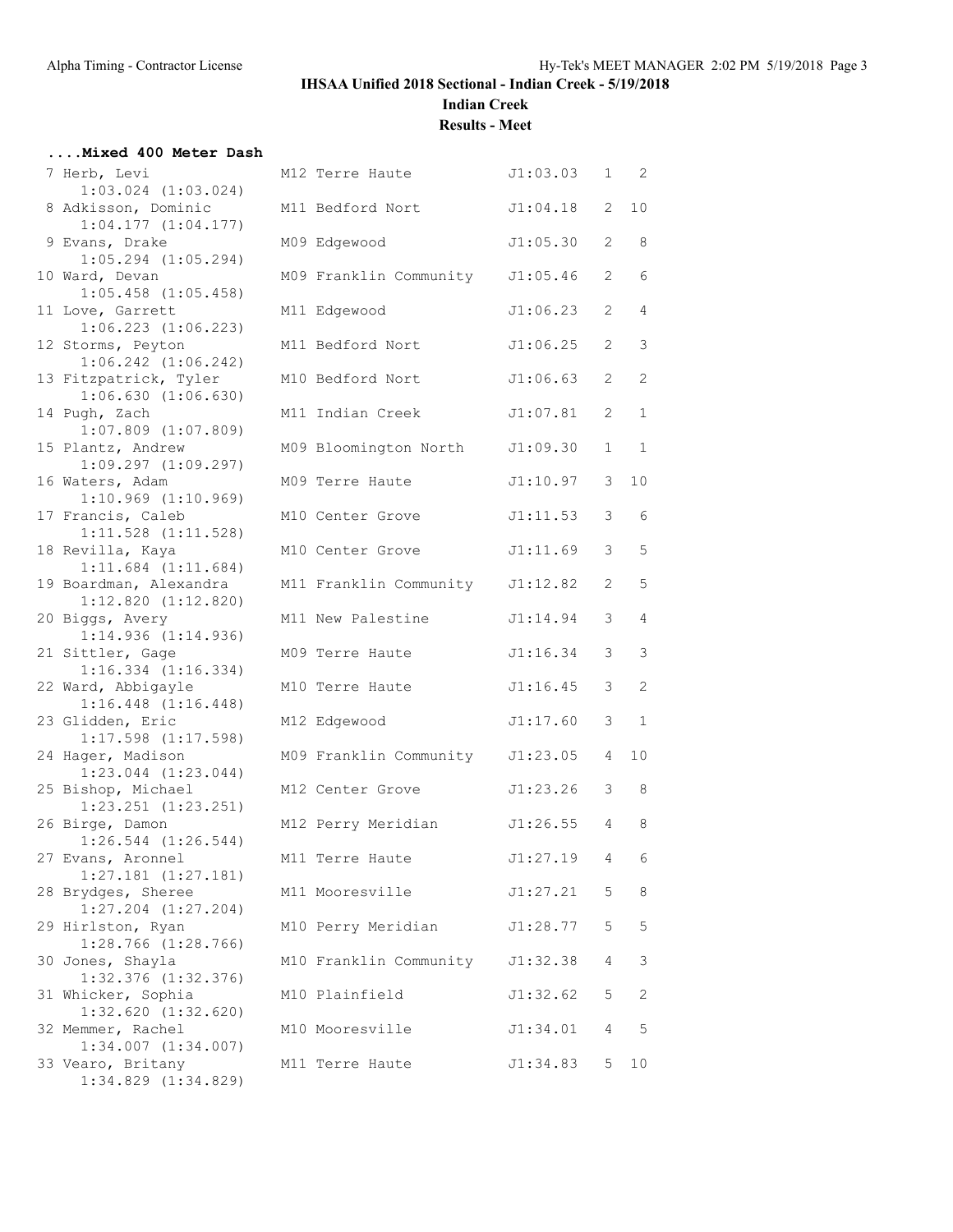# **Indian Creek**

**Results - Meet**

| Mixed 400 Meter Dash                           |                                |          |                  |                |
|------------------------------------------------|--------------------------------|----------|------------------|----------------|
| 34 Smith, Dylan<br>$1:36.356$ $(1:36.356)$     | M11 Mooresville                | J1:36.36 |                  | $4\quad 4$     |
| 35 Smith, Sean<br>$1:42.080$ $(1:42.080)$      | M11 New Palestine              | J1:42.08 | $5 -$            | 6              |
| 36 Agee, Drew<br>$1:43.571$ $(1:43.571)$       | M11 New Palestine              | J1:43.58 | $4\degree$       | $\overline{2}$ |
| 37 Coe, Julius<br>1:43.675(1:43.675)           | M12 Bloomington North J1:43.68 |          |                  | $4\quad1$      |
| 38 Kreuzman, Abigail<br>1:46.919(1:46.919)     | M10 Perry Meridian             | J1:46.92 |                  | $5 \quad 4$    |
| 39 Nichols, Betsy<br>$1:47.422$ $(1:47.422)$   | M11 Plainfield                 | J1:47.43 |                  | $5 \quad 3$    |
| 40 Payton, Jeremiah<br>$1:47.542$ $(1:47.542)$ | M10 Indian Creek               | J1:47.55 |                  | $5 \quad 1$    |
| 41 Kavanaugh, Caroline<br>$1:57.3$ $(1:57.3)$  | M12 Perry Meridian             | J1:57.38 | 6                | 10             |
| 42 Norton, Cody<br>$1:58.8$ $(1:58.8)$         | M09 Plainfield                 | J1:58.80 | 6                | - 8            |
| 43 Disney, Caleb<br>$2:14.2$ $(2:14.2)$        | M09 Mooresville                | J2:14.26 | 6                | 6              |
| 44 Meier, Abby<br>$2:27.1$ $(2:27.1)$          | M09 Plainfield                 | J2:27.09 | $6 \overline{6}$ | 5              |
| 45 Jennings, John<br>$2:54.2$ $(2:54.2)$       | M12 Terre Haute                | J2:54.21 | 6                | $\overline{4}$ |

#### **Mixed 4x100 Meter Relay**

| School                                              | Finals H# Points |                |                |
|-----------------------------------------------------|------------------|----------------|----------------|
| 1 Bedford North Lawrence 'A'<br>51.6(51.6)          | J51.66 1 10      |                |                |
| 2 Bloomington North 'A'<br>$53.6$ $(53.6)$          | J53.62 1         |                | - 8            |
| 3 Mooresville 'A'<br>$55.8$ $(55.8)$                | J55.84 1         |                | 6              |
| 4 Edgewood 'A'<br>$55.8$ $(55.8)$                   | J55.85           | $\mathbf{1}$   | 5              |
| 5 Perry Meridian 'A'<br>56.6(56.6)                  | J56.62           | $\mathbf{1}$   | $\overline{4}$ |
| 6 Terre Haute South Vigo 'A'<br>59.5(59.5)          | J59.58           | $\mathbf{1}$   | 3              |
| 7 Terre Haute North Vigo 'A'<br>$1:00.0$ $(1:00.0)$ | J1:00.01         | $\mathbf{1}$   | 2              |
| 8 Franklin Community 'A'<br>1:01.5(1:01.5)          | J1:01.57 2       |                | 10             |
| 9 Plainfield 'A'<br>1:04.5(1:04.5)                  | J1:04.51         | 2              | 8              |
| 10 Bloomington North 'B'<br>1:04.7(1:04.7)          | J1:04.78 3       |                | 10             |
| 11 New Palestine 'B'<br>$1:05.1$ $(1:05.1)$         | J1:05.11         | 3              | 8              |
| 12 New Palestine 'A'<br>$1:05.9$ $(1:05.9)$         | J1:05.94         | $\overline{2}$ | 6              |
| 13 Mooresville 'B'<br>$1:06.6$ $(1:06.6)$           | J1:06.62         | 3              | 6              |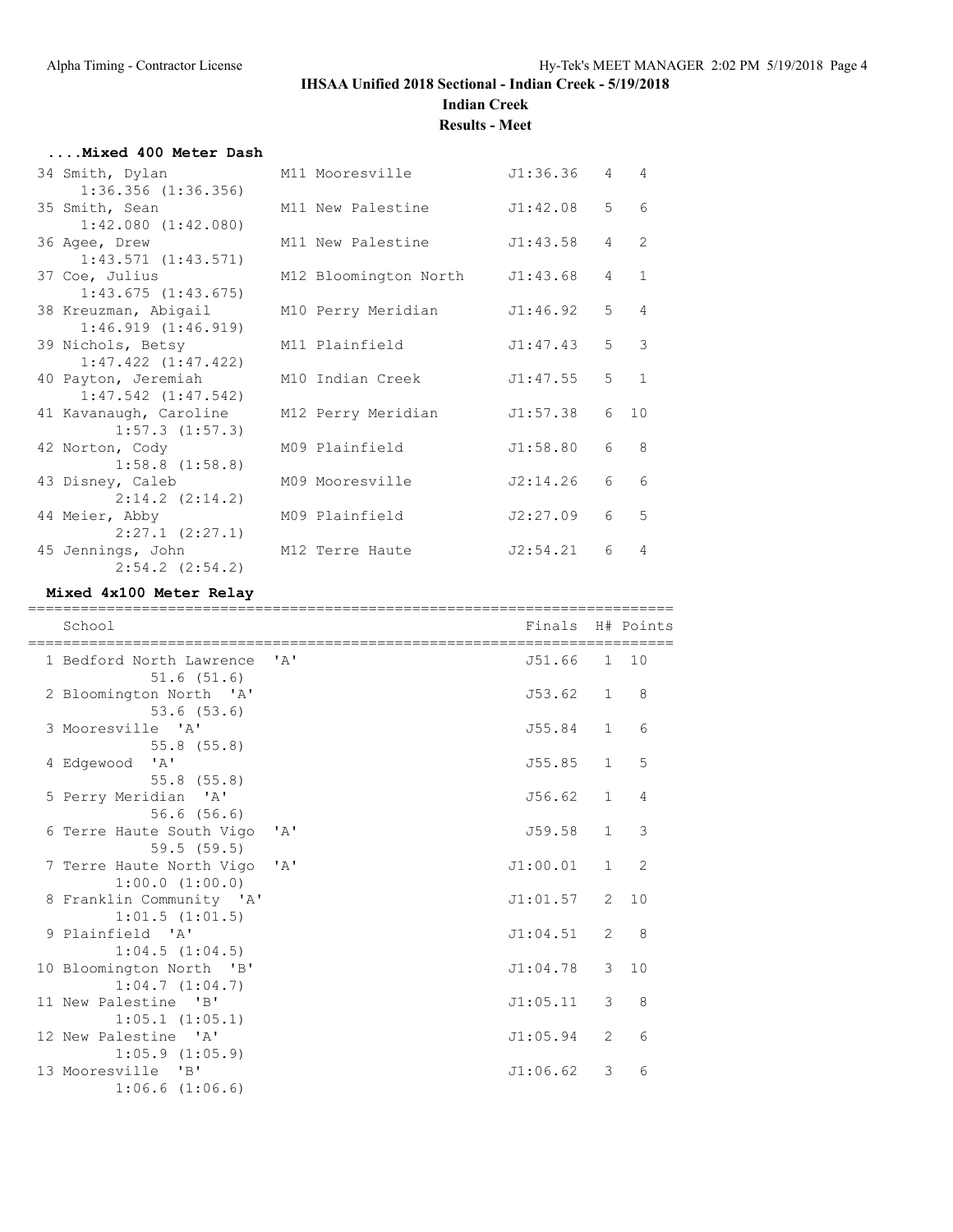**Indian Creek**

**Results - Meet**

## **....Mixed 4x100 Meter Relay**

| 14 Bedford North Lawrence                                           | $'$ B $'$      | J1:06.99     |                | $3 \quad 5$ |
|---------------------------------------------------------------------|----------------|--------------|----------------|-------------|
| 1:06.9(1:06.9)<br>15 Center Grove<br>$\mathsf{I} \wedge \mathsf{I}$ |                | J1:08.33 2 5 |                |             |
| 1:08.3(1:08.3)                                                      |                |              |                |             |
| 16 Terre Haute South Vigo                                           | $\overline{B}$ | J1:08.66     |                | 4 10        |
| 1:08.6(1:08.6)                                                      |                |              |                |             |
| 17 Edgewood 'B'                                                     |                | J1:10.33     | 4              | -8          |
| 1:10.3(1:10.3)                                                      |                |              |                |             |
| 18 Terre Haute North Vigo                                           | $\mathbf{B}$   | J1:11.80     | 3 <sup>7</sup> | 4           |
| 1:11.8(1:11.8)                                                      |                |              |                |             |
| 19 Perry Meridian 'B'                                               |                | J1:16.24     | 4              | 6           |
| $1:16.2$ $(1:16.2)$                                                 |                |              |                |             |
| 20 Indian Creek<br>$\mathbf{B}$                                     |                | J1:19.70     | 4              | -5          |
| 21 Center Grove 'B'                                                 |                | J1:22.97     | $\overline{4}$ | 4           |
| $1:22.9$ $(1:22.9)$                                                 |                |              |                |             |

#### **Mixed Long Jump**

| Name                                                                                | Year School <a> Finals Points</a> School <a> Finals Points</a> |                |
|-------------------------------------------------------------------------------------|----------------------------------------------------------------|----------------|
| 1 Banister, Cameron M11 Edgewood J17-11.00 10<br>$17 - 01.50$ $17 - 11$ $14 - 02$   |                                                                |                |
| 2 Herb, Levi M12 Terre Haute J17-10.00 8<br>17-10 17-03 15-06                       |                                                                |                |
| 3 McCoskey, Jevan M12 Terre Haute J17-09.00<br>17-09 16-04 16-06                    |                                                                | 6              |
| 4 Fields, Tyron M11 Bedford Nort J17-06.50<br>17-06.50 17-06.50 16-10.50            |                                                                | 5              |
| 5 Burns, Evan M12 Bloomington North J17-03.50<br>$16-10$ $16-09$ $17-03.50$         |                                                                | $\overline{4}$ |
| 15-04.50 16-05.50 16-04                                                             |                                                                | 10             |
| 7 Khan, Samin M12 Bloomington North J16-00.00<br>15-00 14-10 16-00                  |                                                                | $\mathcal{S}$  |
| 8 Burkhardt, Jack M09 Plainfield J15-08.00<br>FOUL 15-08 13-03.50                   |                                                                | 8              |
| 9 Diaz, Jacob M10 Franklin Community J15-07.50<br>14-09.50 15-07.50 13-11           |                                                                | $\mathbf{2}$   |
| 10 Ross, Shinem M11 Bloomington North J15-02.00<br>$14 - 05.50$ $14 - 11$ $15 - 02$ |                                                                | $\mathbf{1}$   |
| 11 Neathery, Owen M10 Indian Creek J14-01.00<br>$14 - 00$ $13 - 03$ $14 - 01$       |                                                                | 6              |
| 12 Ponsot, Andre' M10 Terre Haute J13-04.50<br>12-09.50 12-09.50 13-04.50           |                                                                | 5              |
| 13 Gaines, Michelle M09 Franklin Community J12-08.00<br>12-00 12-04.50 12-08        |                                                                | 10             |
| 14 Jolly, Megan M11 New Palestine J12-06.50<br>11-09 11-01 12-06.50                 |                                                                | 8              |
| 15 Glover, Ashlynn M11 Center Grove J12-04.50<br>12-04.50 11-11.50 12-02            |                                                                | 6              |
| 16 Shockney, Melea M12 Edgewood J12-01.50<br>10-10.50 12-01.50 11-10                |                                                                | $\overline{4}$ |
| 17 Anderson, Allison M10 Bedford Nort J11-08.50<br>11-08.50 FOUL FOUL               |                                                                | 5              |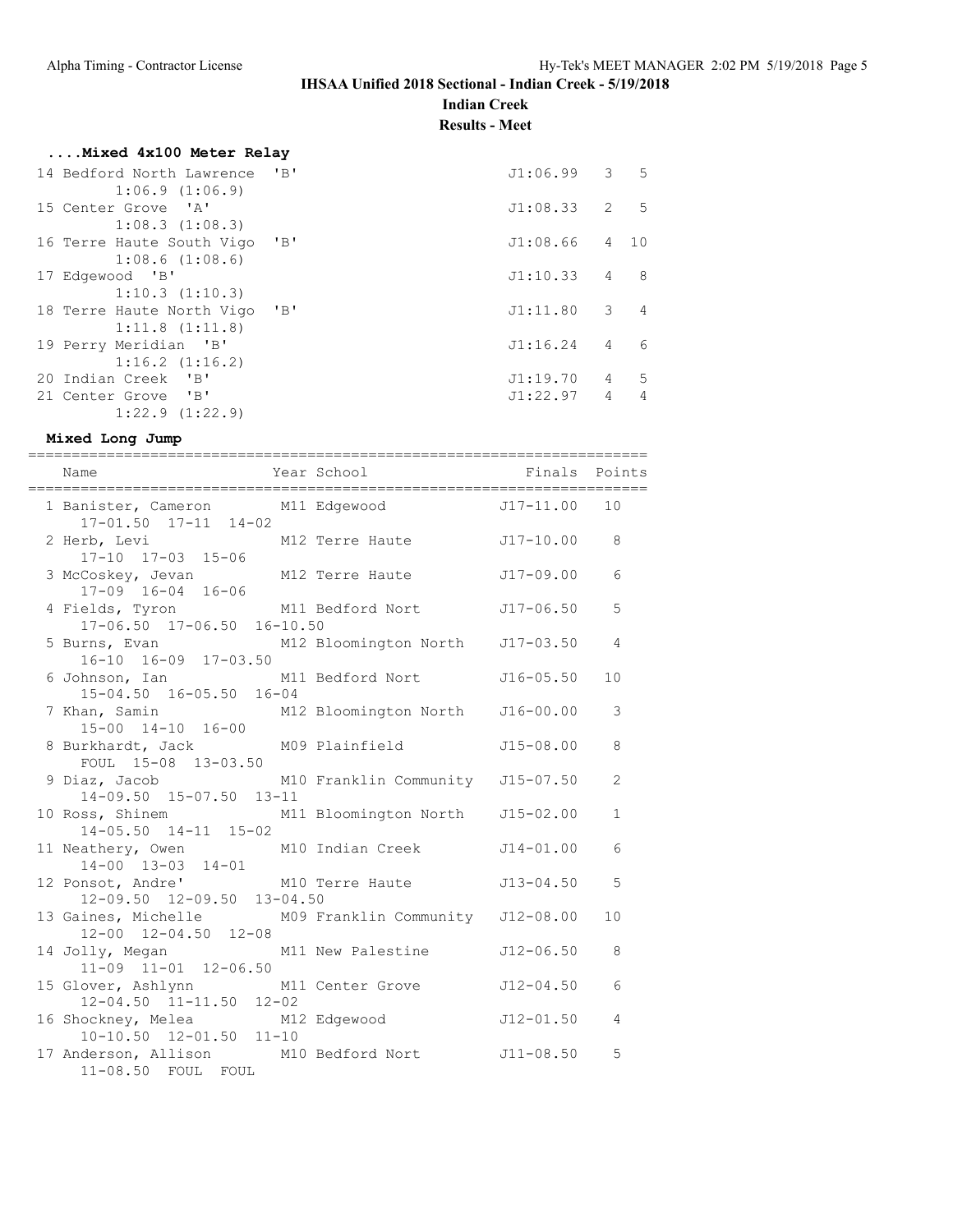**....Mixed Long Jump**

## **IHSAA Unified 2018 Sectional - Indian Creek - 5/19/2018**

**Indian Creek**

**Results - Meet**

| 18 White, Airiana<br>$11-00$ $10-02$ $11-08$                    | M12 Perry Meridian              | $J11 - 08.00$ | $\overline{4}$             |
|-----------------------------------------------------------------|---------------------------------|---------------|----------------------------|
| 19 Harris, Raylin<br>FOUL 11-08 FOUL                            | M12 Perry Meridian              | $J11 - 08.00$ | 3                          |
| 20 Underhill, CJ<br>$11-03$ $11-06$ $10-04$                     | M10 Plainfield                  | $J11 - 06.00$ | $\overline{c}$             |
| 21 Snyder, Caitlyn<br>$10-07$ $10-03$ $11-04$                   | M11 Indian Creek                | $J11 - 04.00$ | 10                         |
| 22 Dillion, Lanee<br>11-00 10-08.50 11-03.50                    | M10 Terre Haute                 | $J11 - 03.50$ | $\mathbf{1}$               |
| 23 Hopkins, Hannah<br>$8 - 05$ $10 - 11$ $9 - 01$               | M10 Mooresville                 | $J10-11.00$   | $\mathcal{S}$              |
| 24 Miller, Emma<br>$10-09$ $9-08$ $9-09$                        | M09 Bloomington North           | $J10-09.00$   | $\overline{\phantom{0}}^2$ |
| 25 Keller, Terry<br>$9-02.50$ $10-06.50$ $9-10.50$              | M12 Edgewood                    | $J10 - 06.50$ | 10                         |
| 26 Bridgman, Donald<br>$10 - 01$ $10 - 04$ $10 - 04$            | M11 Mooresville                 | $J10-04.00$   | 10                         |
| 27 Sittler, Gage M09 Terre Haute<br>$10-01$ $9-06.50$ $9-09.50$ |                                 | $J10-01.00$   | $\mathbf{1}$               |
| 28 Sims, Erin<br>$9 - 06.50$ $9 - 03$ $8 - 08$                  | M11 Perry Meridian              | $J9 - 06.50$  | 8                          |
| 29 Margason, Carlin<br>$9 - 02.50$ $8 - 08$ $8 - 10.50$         | M09 Plainfield                  | $J9 - 02.50$  | 6                          |
| 30 Bishop, Michael<br>$7-11$ $6-08$ $9-00$                      | M12 Center Grove                | J9-00.00      | 5                          |
| 31 Kyger, Byron<br>$8 - 03$ $6 - 10.50$ $8 - 09$                | M09 Bedford Nort                | $J8 - 09.00$  | $\sqrt{4}$                 |
| 32 Jones, Shayla<br>$7 - 06$ $8 - 04$ $8 - 07$                  | M10 Franklin Community J8-07.00 |               | 3                          |
| 33 Haviland, Peyton<br>$7 - 05$ $7 - 09$ $7 - 02$               | M12 Terre Haute                 | $J7 - 09.00$  | 8                          |
| 34 Hay, Brandon<br>$5-03$ $7-04$ $7-08.50$                      | M09 Terre Haute                 | $J7 - 08.50$  | $6\phantom{1}6$            |
| 35 Schwedler, Allen<br>6-10 7-05 7-08                           | M12 Center Grove                | $J7 - 08.00$  | 5                          |
| 36 Payton, Jeremiah<br>$6 - 07$ $7 - 03.50$ $1 - 09$            | M10 Indian Creek                | $J7 - 03.50$  | $\overline{4}$             |
| 37 Skluzacek, Emily<br>$6 - 11$ $6 - 09$ $7 - 03$               | M10 Center Grove                | $J7 - 03.00$  | $\mathcal{S}$              |
| 38 Malooley, Breanna<br>$7 - 02$ $7 - 01$ $7 - 00$              | M09 Terre Haute                 | J7-02.00      | $_{\rm 8}$                 |
| 39 Kerilla, Gavin<br>$5 - 06$ $7 - 02$ $5 - 04$                 | M11 Edgewood                    | $J7 - 02.00$  | $\mathbf{2}$               |
| 40 Booth, Brandon<br>$7 - 01.50$ 6-00 5-05                      | M09 Franklin Community J7-01.50 |               | $\mathbf 1$                |
| 41 Foutch, Sydney<br>FOUL 7-00 6-05                             | M10 Mooresville                 | $J7 - 00.00$  | $\mathbf{2}$               |
| 42 Sissoko, Nanika<br>$6 - 06$ $6 - 01.50$ $6 - 00$             | M11 New Palestine               | $J6 - 06.00$  | $\mathbf 1$                |
| 43 Aders, Gabby<br>$4-09.50$ $2-01$ $2-04.50$                   | M10 Indian Creek                | $J4 - 09.50$  | $\epsilon$                 |
| 44 Johnson, Jarrett<br>$3-08.50$ $4-06$ $4-00$                  | M12 Plainfield                  | $J4 - 06.00$  | 5                          |
|                                                                 |                                 |               |                            |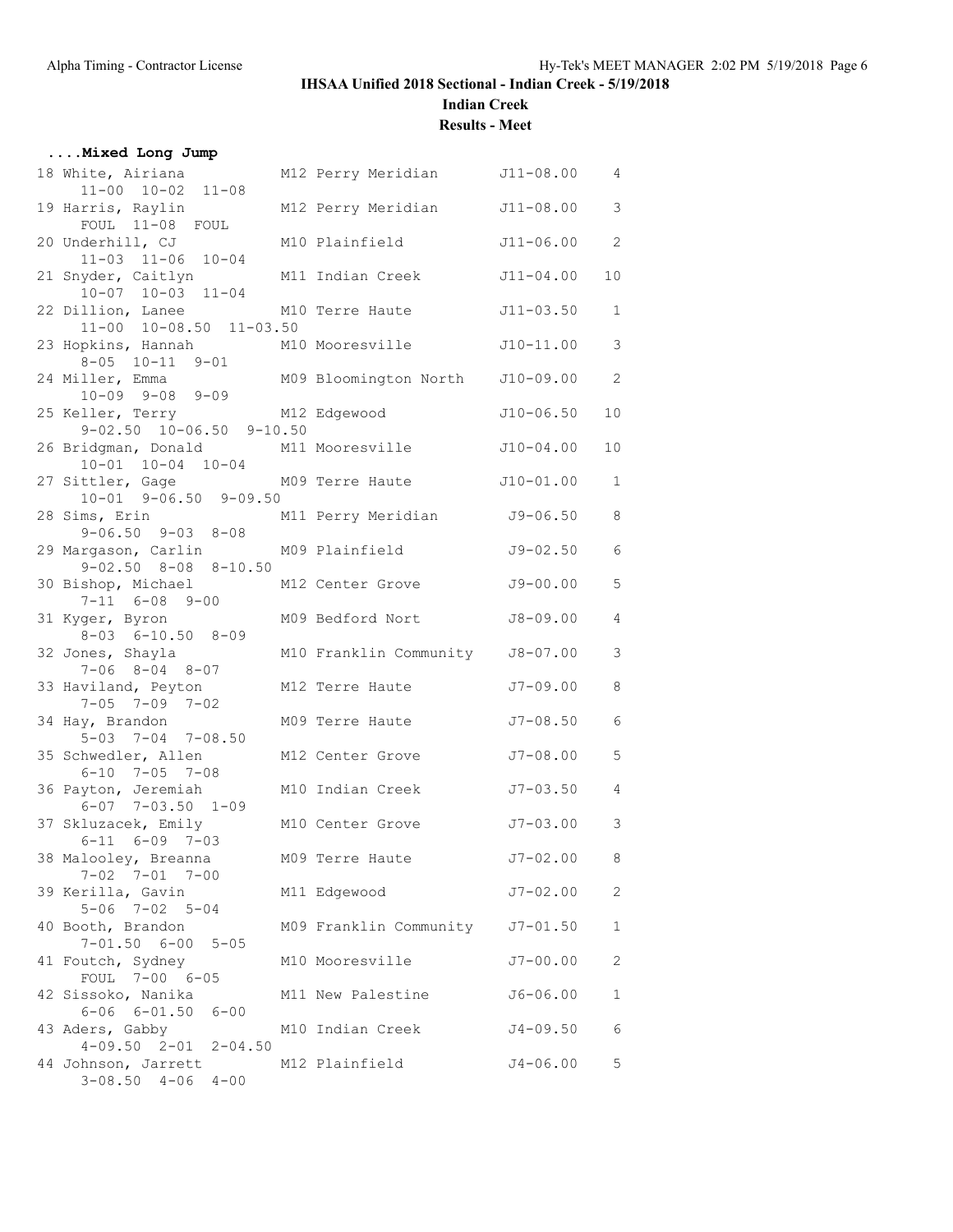**Indian Creek**

**Results - Meet**

## **....Mixed Long Jump**

| 45 Hendrix, Hannah            | M11 Perry Meridian | J3-05.00 | 4                       |
|-------------------------------|--------------------|----------|-------------------------|
| $2 - 0.8$ $3 - 0.3$ $3 - 0.5$ |                    |          |                         |
| 46 Boller, Makayla            | M12 Mooresville    | J2-08.00 | $\overline{\mathbf{3}}$ |
| 1-10.50 2-00 2-08             |                    |          |                         |

#### **Mixed Shot Put**

| Year School <b>Finals</b> Points<br>Name                                                                     |               |              |
|--------------------------------------------------------------------------------------------------------------|---------------|--------------|
| 1 York, Isaac M10 Franklin Community J47-00.50 10<br>47-00.50 FOUL 38-08.50                                  |               |              |
| 2 Chamberlin, Brandon M12 Terre Haute 545-08.50<br>45-05.50 45-08.50 45-05.50                                |               | 8            |
| 3 Jackson, Samuel M12 Bedford Nort<br>$42-10$ $45-01.50$ $44-09.50$                                          | J45-01.50     | 6            |
| 4 Meyer, Austin M11 Indian Creek J44-02.50<br>$41 - 11.50$ $42 - 10.50$ $44 - 02.50$                         |               | 5            |
| 5 Edwards, Kenny M11 Indian Creek J43-08.00<br>$42-10$ $43-08$ $42-05$<br>6 McKinney, Levi M12 New Palestine |               | 4            |
| $40 - 00.50$ $42 - 01$ $38 - 11$                                                                             | J42-01.00     | 3            |
| 7 Hagemeier, Brennan M11 Perry Meridian<br>37-11.50 39-03.50 38-09.50                                        | $J39-03.50$   | 10           |
| 8 Wallman, Jacob M12 Mooresville<br>37-09.50 37-05.50 39-03                                                  | J39-03.00     | 2            |
| 9 Hunt, Brandon M12 Bloomington North J37-09.50<br>35-08 37-09.50 37-07                                      |               | $\mathbf{1}$ |
| 10 Fierst-garcia, Pablo M12 Bloomington North J37-06.00<br>35-05.50 37-06 37-04.50                           |               | 8            |
| 11 Deckard, Michael M11 Terre Haute                                                                          | J36-06.00     | 6            |
| 36-00.50 36-06 35-00<br>12 Casey, Jacob M11 Center Grove<br>35-00.50 33-02 34-02                             | J35-00.50     | 5            |
| 13 Waters, Adam<br>M09 Terre Haute<br>$32-00$ $34-11.50$ $33-04.50$                                          | $J34 - 11.50$ | 10           |
| 14 Newton, Nathan M10 Franklin Community J34-06.00<br>$33 - 04.50$ $32 - 06$ $34 - 06$                       |               | 4            |
| 15 Ryan, Jake M11 Center Grove<br>31-07.50 30-10 33-08.50                                                    | J33-08.50     | 3            |
| 16 Price, Liam M1<br>32-06 32-00.50 33-05.50<br>M10 Center Grove 533-05.50                                   |               | 2            |
| 17 Howell, Josh<br>27-05.50 32-07.50 32-09.50                                                                |               | $\mathbf{1}$ |
| M09 Bedford Nort J32-03.50<br>18 Kyger, Byron<br>29-01.50 30-07.50 32-03.50                                  |               | 8            |
| 19 Sipes, William<br>M11 Bloomington North J29-03.50<br>29-03.50 26-02.50 28-07                              |               | 6            |
| 20 DeVol, Austin<br>M09 Edgewood<br>26-07.50 FOUL 26-11.50                                                   | $J26 - 11.50$ | - 5          |
| M10 Bedford Nort<br>21 New, Robyn<br>25-05.50 26-03.50 26-02                                                 | J26-03.50     | 10           |
| M12 Perry Meridian<br>22 Birge, Damon<br>25-02.50 25-04 24-07                                                | J25-04.00     | 4            |
| 22 Payne, Chelsey M10 Mooresville<br>23-08 25-04 23-02.50                                                    | J25-04.00     | 8            |